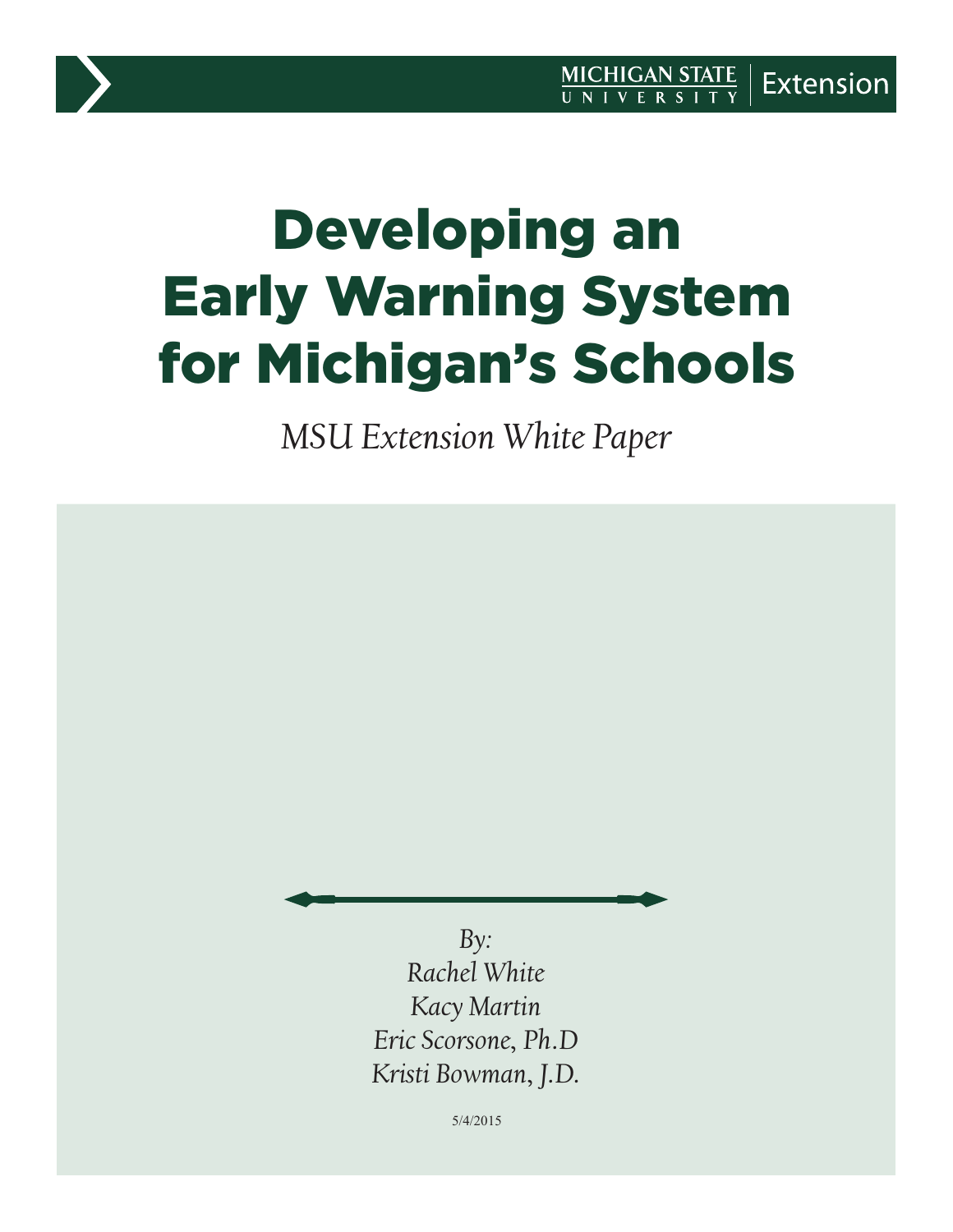



### Developing an Early Warning System for Michigan's Schools

### *Background*

The development of a system that alerts school districts of potential fiscal distress and assists those approaching fiscal distress is essential in the current context in which an increasing number of Michigan schools in this position. On March 11, 2015, State Representatives Earl Poleski, Al Pscholka, Lisa Lyons, Patrick Somerville, and Tim Kelly introduced House Bills 4325, 4326, 4327, 4328, 4329, and 4330, which contribute to the development of an early warning system. After some of the bills were amended on April 23, 2015, the House of Representatives passed this package of bills. The bills now sit in the Michigan Senate awaiting a hearing and potentially a vote.

To in fact provide early warning of imminent fiscal distress, an early warning system must incorporate strong predictors of fiscal distress. Unfortunately, the currently proposed system may not. In fact, using three of the quantitative indicators of fiscal distress in the proposed system, less than a third of districts that are in deficit would be identified. Moreover, these indicators of fiscal distress will quite likely inaccurately identify many schools as approaching fiscal distress that will then be subject to additional administrative and oversight requirements.

**Figure 1** depicts the process that ensues for districts that are fiscally stressed. In addition to the implementation of the system depicted in **Figure 1**, the package of bills would, among other things:

- Mandate that a district that is required to submit periodic financial reports and that uses a state loan while doing so submit periodic financial reports for at least four years after the date of the issuance of the loan.
- Allow a district to no longer be required to submit periodic financial status reports if the state treasurer determines that the reports indicate that potential

financial stress does not exist within the district, that a deficit is not projected to arise within the district within the current or following two school fiscal years, and that the district will be able to meet its financial obligations while also satisfying the district's obligations or abilities to provide public educational services in a manner that complies with the State School Aid Act and applicable rules.

- Appoint the state treasurer as the state financial authority of a district subject to a Deficit Elimination Plan (DEP). (Previously, the state financial authority for districts was the superintendent of public instruction [SPI] under the Local Financial Stability and Choice Act [LFSCA].)
- Make the state financial authority's confirmation of the existence of any financial stress factors prima facie evidence that probable financial stress exists for a district.
- Move the provision that prohibits a district to adopt or operate under a deficit budget and not incur an operating deficit in a fund during a school fiscal year to the School Aid Budget. (Previously this provision was part of the State School Aid Act.)
- Move the provision that requires the Michigan Department of Education (MDE) to prepare a report of deficits incurred or projected by districts in the immediately preceding fiscal year and the progress made in reducing those deficits as well as quarterly interim reports concerning the progress made by districts in reducing those deficits to the School Aid Budget. (Previously this provision was part of the State School Aid Act.)

#### $\frac{\text{MICHIGAN STATE}}{\text{UNIVE R SLTY}}$

MSU is an affirmative-action, equal-opportunity employer, committed to achieving excellence through a diverse **Extension** was a statement culture culture that encourages all people to reach their full potential. Michigan State University Extension programs and materials are open to all without regard to race, color, national origin, gender, gender identity,

religion, age, height, weight, disability, political beliefs, sexual orientation, marital status, family status or veteran status. Issued in furtherance of MSU Extension work, acts of May 8 and June 30, 1914, in cooperation with the U.S. Department of Agriculture. Ray Hammerschmidt, Interim Director, MSU Extension, East Lansing, MI 48824. This information is for educational purposes only. Reference to commercial products or trade names does not imply endorsement by MSU Extension or bias against those not mentioned. Produced by ANR Communications. WCAG 2.0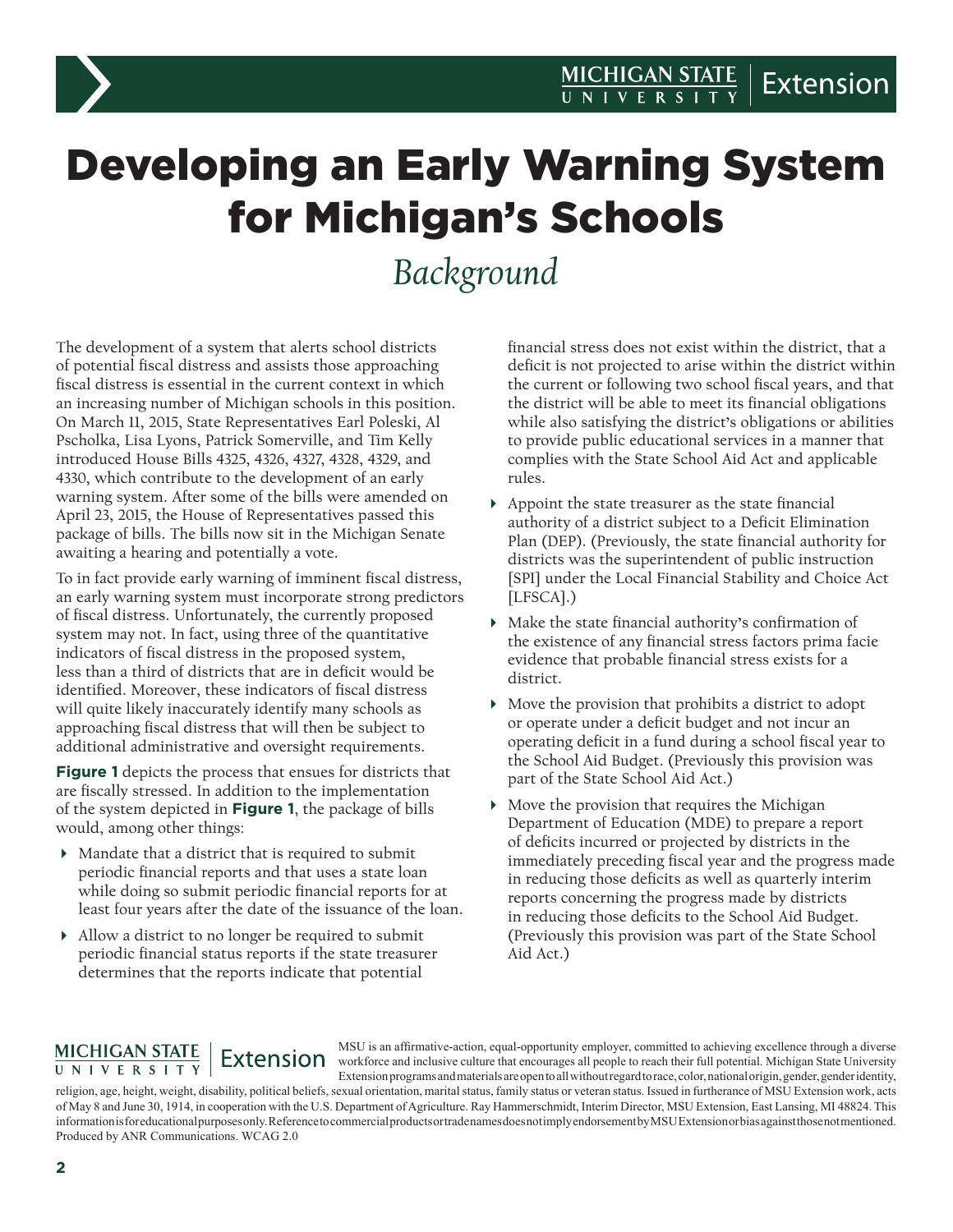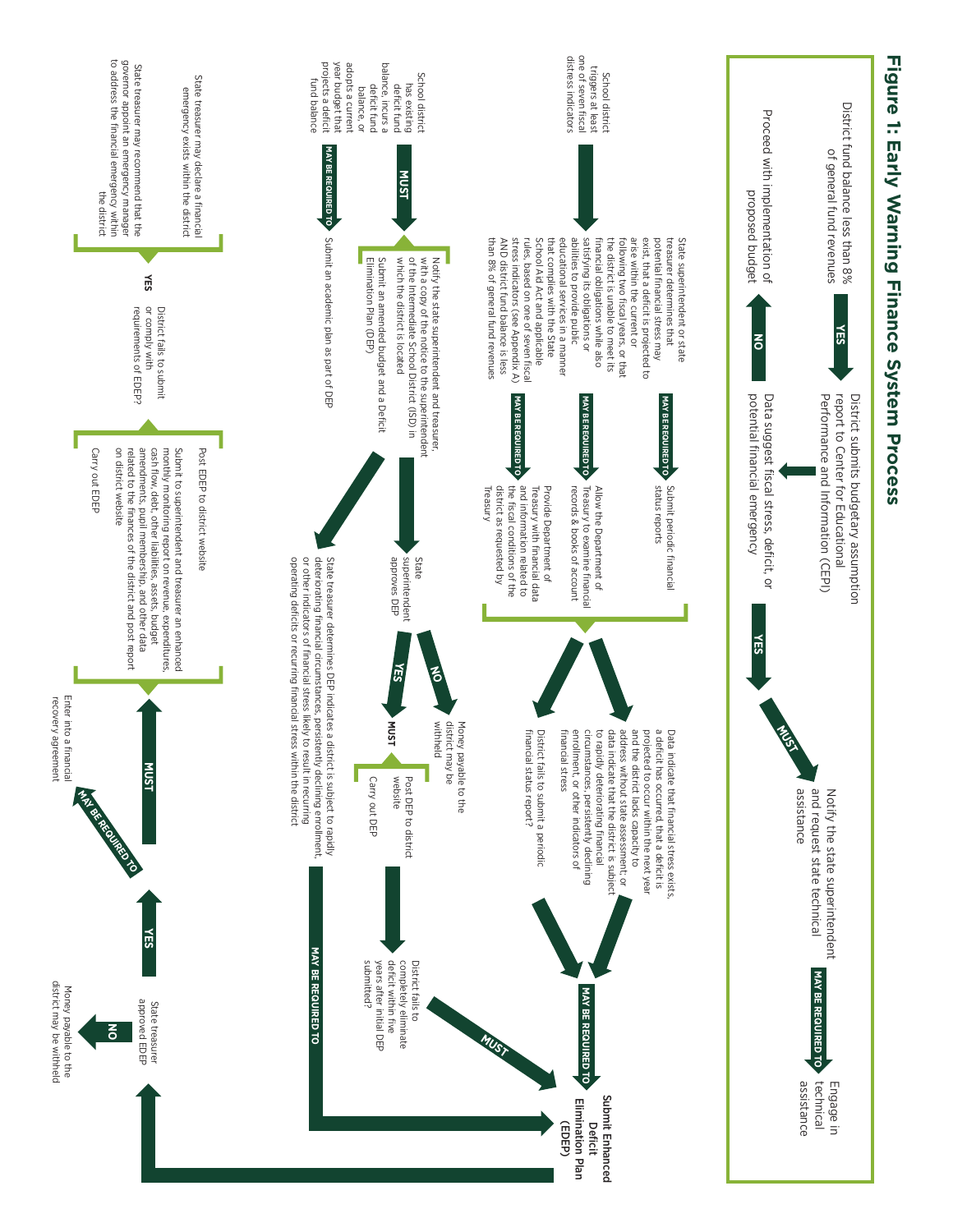

#### Analyzing the Consequences of the Proposed Early Warning System

As seen in **Tables 1 and 2**, numerous predictors of fiscal distress in HB 4325 do a poor job of identifying fiscally distressed districts. **Table 1** assesses the accuracy of the proposed predictors by applying three predictors in HB 4325 to districts in the years previous to the 2014-15 school year and comparing these with the districts' actual 2014-15 deficit status. In 2014-15, 42 school districts were in deficit. In summary:

- The predictor of experiencing an increase in expenditures per pupil by 5 percent or more from 2013 to 2014 identifies 77 school districts; just seven of the 42 school districts in deficit in 2014-15 would have been identified by this predictor and more than 70 school districts would have been potentially mislabeled as at risk of deficit when, in 2014-15, they did not experience a deficit.<sup>1</sup>
- The predictor of experiencing an enrollment decline of 5 percent or more from 2012 to 2013 captures 97 school districts; however, it accurately captures just 18 of the 42 school districts that were in deficit in 2014, mislabeling 69 school districts as potentially at risk for fiscal distress when, in 2014-15, they did not experience a deficit.
- The predictor of experiencing an enrollment decline of 15 percent or more from 2010 to 2013 captures 33 school districts; however, it accurately captures just three of the 42 school districts that were in deficit in 2014, mislabeling 30 school districts as potentially at risk for fiscal distress when, in 2014-15, they did not experience a deficit.
- When taking all three predictors into account, the system captures 21 of the 42 districts (less than 50 percent) that were in deficit in 2014.

The House-introduced version of HB 4325 would subject districts that were identified by the fiscal distress predictors to potential periodic financial status reporting in a form and manner and on a periodic basis prescribed by the state treasurer. The analysis of the House-introduced HB 4325 (columns 1-4 four in Table 1) shows that many districts would be identified as being in potential fiscal distress when, in fact, they may not have been, given that they were not in deficit in 2014-15. Moreover, the analysis of the House-introduced HB 4325 indicated that some districts that would in fact be in fiscal distress would not have been identified using the predictors of fiscal deficit within the bill.

On April 23, 2015, a substitute bill for HB 4325 was introduced, which exempted any district that maintained an 8 percent fund balance from being required to submit periodic financial status reports regardless of whether data indicated that they hit one of the predictors of fiscal distress. This exemption would ostensibly remove many districts that would have been falsely identified under the House-introduced HB 4325 from consideration of periodic financial reporting requirements. However, an analysis of the substitute H-3 of HB 4325 (columns 4 and 6 in Table 1) shows that the 8 percent fund balance exemption actually introduces a host of other issues related to: (1) districts with less than an 8 percent fund balance that hit a predictor of fiscal distress but potentially are not in danger of fiscal distress (Type I error – labeled as being in danger of fiscal distress when they are not), (2) districts with less than 8 percent fund balance that do not hit a predictor of fiscal distress but that are in danger of fiscal distress (Type II error), and (3) districts with more than an 8 percent fund balance that are exempt from periodic financial reporting even if they hit a predictor of fiscal distress but that are in danger of fiscal distress (Exempt Type II error). In summary:

- Seventeen districts had less than an 8 percent fund balance and are captured by one of the predictors of fiscal distress; however, they may not be in danger of fiscal distress (Type I error).
- Thirteen districts had less than an 8 percent fund balance but did not hit a predictor of fiscal distress and thus were not required to do periodic financial reporting; however, they are in danger of fiscal distress (Type II error).
- Fourteen districts had more than an 8 percent fund balance and, thus, were exempt from periodic financial reporting even if they hit a predictor of fiscal distress; however, they are in danger of fiscal distress (Exempt Type II error).

Making Type I errors, Type II errors or both have important implications for the school districts. These errors are often discussed in medicine: a Type I error would be subjecting a patient to treatment when the treatment is unnecessary, while a Type II error would be misidentifying a patient as healthy when in fact he or she needed treatment. In the case of Michigan schools, Type I error districts would be subject to periodic financial reporting and an increase in administrative costs when it may be unnecessary. Type II error districts would not be subject to periodic financial reporting when it may be necessary to assist them in reducing their risk of fiscal distress or eliminating fiscal distress.

<sup>1</sup> These 42 districts are those Michigan public schools districts with deficits for fiscal year ending June 30, 2014 according to both the Michigan Department of Education report Fiscal Year 2014 Deficit District Information and the general fund balance provided in the Michigan Department of Education's Bulletin 1101. Public school academies are not included in this analysis.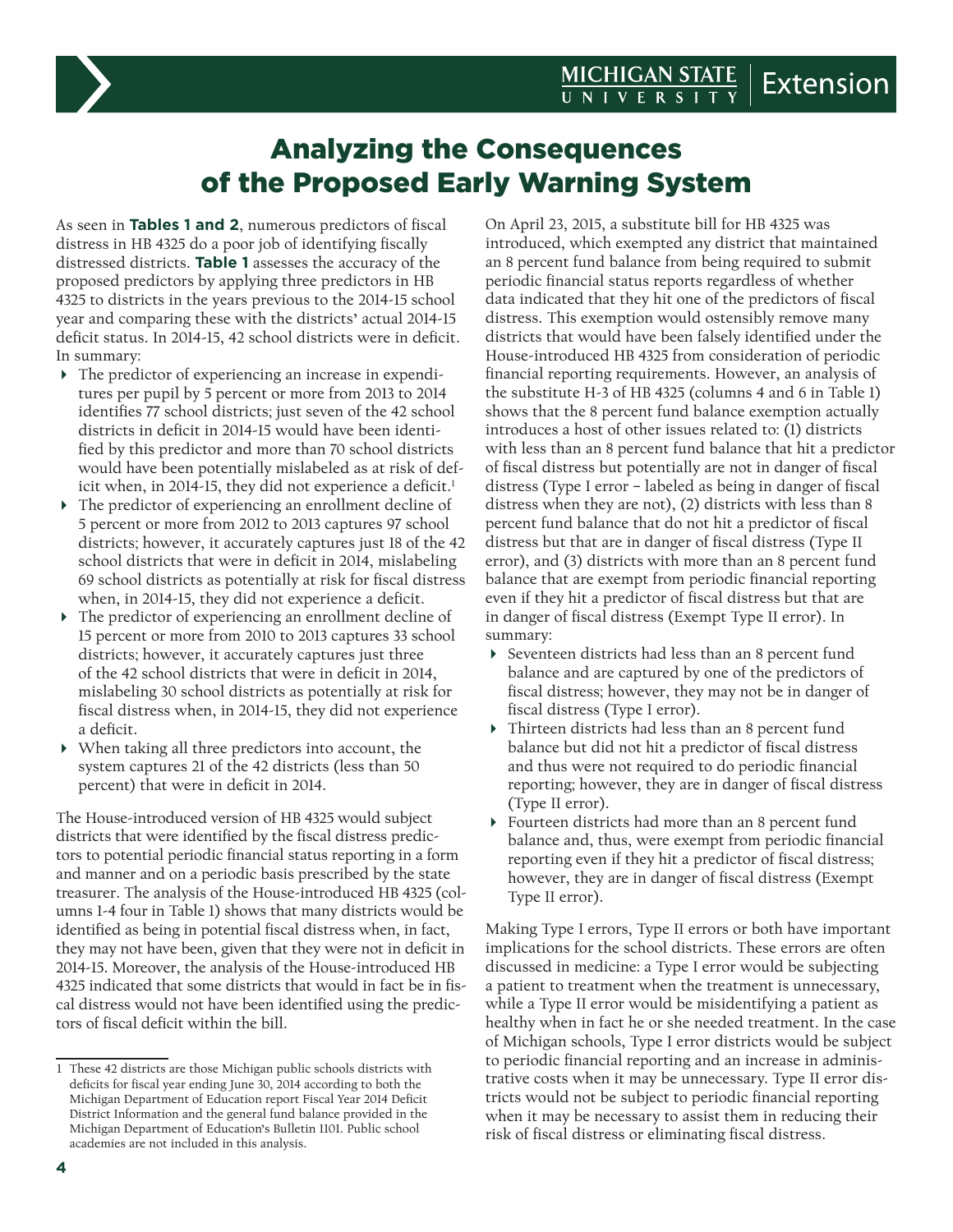

|                                        | Column <sub>1</sub>                                                                          | <b>Column 2</b>                                                                      | Column 3                                                                           | Column 4                   | <b>Column 5</b>    | <b>Column 6</b>     |
|----------------------------------------|----------------------------------------------------------------------------------------------|--------------------------------------------------------------------------------------|------------------------------------------------------------------------------------|----------------------------|--------------------|---------------------|
|                                        | Experience<br>increase in<br>expenditures per<br>pupil by 5% or<br>more from 2013<br>to 2014 | Experienced<br>enrollment<br>decline by<br>more than 15%<br>between 2010<br>and 2013 | Experience<br>enrollment<br>decline by<br>more than 5%<br>between 2012<br>and 2013 | Fund<br>balance<br>2012-13 | In deficit<br>2014 | Error Type          |
| Akron-Fairgrove Schools                |                                                                                              |                                                                                      |                                                                                    | 0.25                       | X                  | Exempt (II)         |
| <b>Alanson Public Schools</b>          | X                                                                                            |                                                                                      | X                                                                                  | 0.13                       |                    | Exempt              |
| <b>Albion Public Schools</b>           | X                                                                                            |                                                                                      | X                                                                                  | 0.02                       | $\mathsf{X}$       |                     |
| Allendale Public Schools               |                                                                                              | X                                                                                    |                                                                                    | 0.07                       |                    |                     |
| Alma Public Schools                    | X                                                                                            |                                                                                      |                                                                                    | 0.09                       |                    | Exempt              |
| <b>Almont Community Schools</b>        | X                                                                                            |                                                                                      | X                                                                                  | 0.07                       |                    |                     |
| Alpena Public Schools                  |                                                                                              |                                                                                      |                                                                                    | $-0.03$                    | X                  | $\mathbf{  }$       |
| Arenac Eastern School District         |                                                                                              |                                                                                      | X                                                                                  | 0.10                       |                    | Exempt              |
| Arvon Township School District         | X                                                                                            | X                                                                                    |                                                                                    | 1.82                       |                    | Exempt              |
| <b>Ashley Community Schools</b>        |                                                                                              |                                                                                      | X                                                                                  | $-0.07$                    | X                  |                     |
| <b>Atherton Community Schools</b>      | X                                                                                            |                                                                                      | X                                                                                  | 0.15                       |                    | Exempt              |
| <b>Atlanta Community Schools</b>       |                                                                                              |                                                                                      | X                                                                                  | 0.04                       |                    |                     |
| Au Gres-Sims School District           | X                                                                                            | X                                                                                    |                                                                                    | 0.15                       |                    | Exempt              |
| <b>Baldwin Community Schools</b>       | X                                                                                            | $\mathsf X$                                                                          | X                                                                                  | 0.22                       |                    | Exempt              |
| Bangor Public Schools (Van<br>Buren)   |                                                                                              |                                                                                      | X                                                                                  | 0.17                       | $\mathsf{X}$       | Exempt (II)         |
| <b>Bay City School District</b>        | X                                                                                            |                                                                                      |                                                                                    | 0.04                       |                    | Exempt              |
| Bay-Arenac Community High<br>School    | X                                                                                            |                                                                                      | X                                                                                  | 0.21                       |                    | Exempt              |
| Beaver Island Community School         | X                                                                                            | $\mathsf X$                                                                          | X                                                                                  | 0.39                       |                    | Exempt              |
| Beecher Community School<br>District   |                                                                                              |                                                                                      | X                                                                                  | $-0.03$                    | X                  |                     |
| Bentley Community School District      | X                                                                                            |                                                                                      | X                                                                                  | 0.13                       |                    | Exempt              |
| Benton Harbor Area Schools             | X                                                                                            |                                                                                      | X                                                                                  | $-0.45$                    | X                  | $\bar{\phantom{a}}$ |
| Berlin Township S/D #3                 | X                                                                                            |                                                                                      | X                                                                                  | 1.79                       |                    | Exempt              |
| Berrien Springs Public Schools         |                                                                                              | X                                                                                    |                                                                                    | 0.35                       |                    | Exempt              |
| Bessemer Area School District          | X                                                                                            |                                                                                      |                                                                                    | 0.05                       |                    |                     |
| Big Bay de Noc School District         |                                                                                              | X                                                                                    |                                                                                    | 0.32                       |                    | Exempt              |
| <b>Big Jackson School District</b>     |                                                                                              |                                                                                      | X                                                                                  | 0.47                       |                    | Exempt              |
| <b>Big Rapids Public Schools</b>       |                                                                                              | $\mathsf X$                                                                          |                                                                                    | 0.08                       |                    |                     |
| Bloomingdale Public School<br>District |                                                                                              |                                                                                      | X                                                                                  | 0.16                       |                    | Exempt              |
| Bois Blanc Pines School District       |                                                                                              |                                                                                      | X                                                                                  | 2.11                       |                    | Exempt              |
| Boyne Falls Public School District     | X                                                                                            |                                                                                      |                                                                                    | 0.54                       |                    | Exempt              |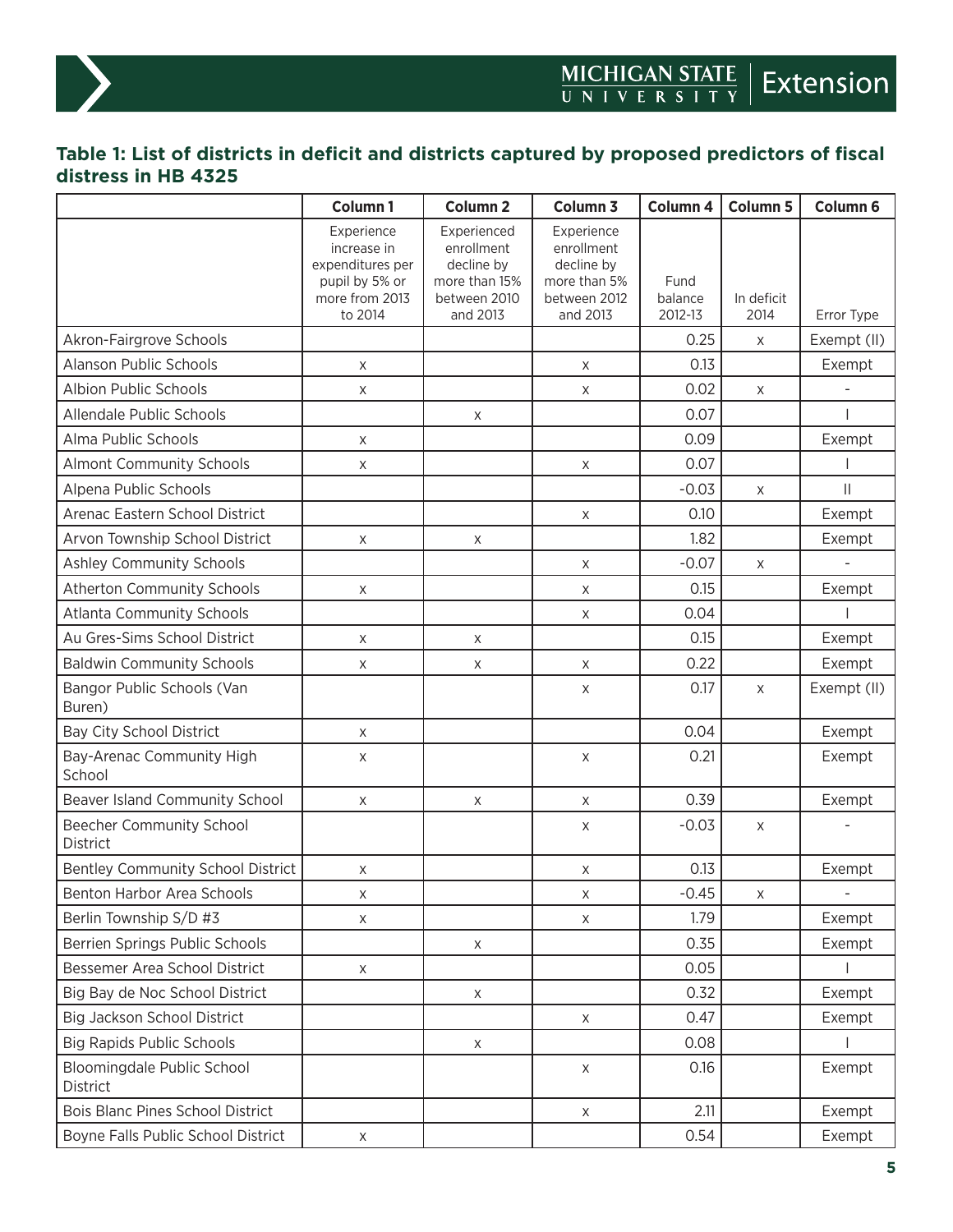

 $\overline{\phantom{a}}$ 

## $\frac{\text{MICHIGAN STATE}}{\text{UNIVE R S IT Y}}$  Extension

|                                                                 | Column <sub>1</sub>                                                                          | <b>Column 2</b>                                                                      | Column 3                                                                           | Column 4                   | <b>Column 5</b>    | <b>Column 6</b>          |
|-----------------------------------------------------------------|----------------------------------------------------------------------------------------------|--------------------------------------------------------------------------------------|------------------------------------------------------------------------------------|----------------------------|--------------------|--------------------------|
|                                                                 | Experience<br>increase in<br>expenditures per<br>pupil by 5% or<br>more from 2013<br>to 2014 | Experienced<br>enrollment<br>decline by<br>more than 15%<br>between 2010<br>and 2013 | Experience<br>enrollment<br>decline by<br>more than 5%<br>between 2012<br>and 2013 | Fund<br>balance<br>2012-13 | In deficit<br>2014 | Error Type               |
| <b>Bridgeport-Spaulding Community</b><br><b>School District</b> |                                                                                              |                                                                                      |                                                                                    | $-0.17$                    | X                  | $\mathbf{  }$            |
| <b>Brighton Area Schools</b>                                    |                                                                                              |                                                                                      |                                                                                    | 0.22                       | X                  | Exempt (II)              |
| <b>Brimley Area Schools</b>                                     |                                                                                              | X                                                                                    |                                                                                    | 0.17                       |                    | Exempt                   |
| <b>Bronson Community School</b><br>District                     |                                                                                              |                                                                                      | X                                                                                  | 0.13                       |                    | Exempt                   |
| <b>Buchanan Community Schools</b>                               | $\mathsf{X}$                                                                                 |                                                                                      |                                                                                    | 0.67                       |                    | Exempt                   |
| <b>Bullock Creek School District</b>                            |                                                                                              | X                                                                                    |                                                                                    | 0.25                       |                    | Exempt                   |
| Burt Township School District                                   | X                                                                                            |                                                                                      | X                                                                                  | 0.29                       |                    | Exempt                   |
| Camden-Frontier School                                          | $\mathsf{X}$                                                                                 |                                                                                      |                                                                                    | 0.12                       | X                  | Exempt (II)              |
| <b>Capac Community Schools</b>                                  |                                                                                              |                                                                                      | $\mathsf{X}$                                                                       | 0.06                       |                    |                          |
| Caro Community Schools                                          |                                                                                              | X                                                                                    |                                                                                    | 0.35                       |                    | Exempt                   |
| Carson City-Crystal Area Schools                                |                                                                                              |                                                                                      | $\mathsf{X}$                                                                       | 0.06                       |                    |                          |
| Carsonville-Port Sanilac School<br>District                     |                                                                                              |                                                                                      | $\mathsf{X}$                                                                       | 0.18                       |                    | Exempt                   |
| Cassopolis Public Schools                                       | $\mathsf{X}$                                                                                 |                                                                                      |                                                                                    | 0.46                       |                    | Exempt                   |
| <b>Central Lake Public Schools</b>                              | $\mathsf{X}$                                                                                 |                                                                                      |                                                                                    | 0.29                       |                    | Exempt                   |
| <b>Central Montcalm Public Schools</b>                          |                                                                                              |                                                                                      | X                                                                                  | 0.05                       |                    |                          |
| Centreville Public Schools                                      |                                                                                              |                                                                                      | X                                                                                  | 0.15                       |                    | Exempt                   |
| Charlevoix Public Schools                                       |                                                                                              |                                                                                      | X                                                                                  | 0.09                       |                    | Exempt                   |
| Cheboygan Area Schools                                          | $\mathsf{X}$                                                                                 |                                                                                      |                                                                                    | 0.07                       | $\mathsf{X}$       |                          |
| Clarenceville School District                                   |                                                                                              |                                                                                      |                                                                                    | 0.24                       |                    | Exempt                   |
| <b>Climax-Scotts Community Schools</b>                          |                                                                                              |                                                                                      | X                                                                                  | 0.17                       |                    | Exempt                   |
| <b>Clintondale Community Schools</b>                            |                                                                                              |                                                                                      | X                                                                                  | $-0.06$                    | X                  | $\overline{\phantom{a}}$ |
| Colfax Township S/D #1F                                         | X                                                                                            |                                                                                      |                                                                                    | 2.34                       |                    | Exempt                   |
| <b>Coloma Community Schools</b>                                 | X                                                                                            |                                                                                      | X                                                                                  | 0.52                       |                    | Exempt                   |
| Columbia School District                                        |                                                                                              |                                                                                      | X                                                                                  | 0.07                       |                    |                          |
| <b>Comstock Park Public Schools</b>                             |                                                                                              | X                                                                                    | X                                                                                  | 0.49                       |                    | Exempt                   |
| Corunna Public Schools                                          |                                                                                              |                                                                                      | X                                                                                  | 0.11                       |                    | Exempt                   |
| Covert Public Schools                                           |                                                                                              |                                                                                      | X                                                                                  | 0.03                       |                    |                          |
| Dearborn Heights School District #7                             |                                                                                              |                                                                                      |                                                                                    | $-0.06$                    | $\mathsf X$        | $\mathbf{  }$            |
| Deckerville Community School<br>District                        |                                                                                              |                                                                                      | $\mathsf X$                                                                        | 0.74                       |                    | Exempt                   |
| Delton Kellogg Schools                                          | X                                                                                            |                                                                                      |                                                                                    | 0.03                       |                    |                          |
| DeTour Area Schools                                             | $\mathsf X$                                                                                  | X                                                                                    |                                                                                    | 0.27                       |                    | Exempt                   |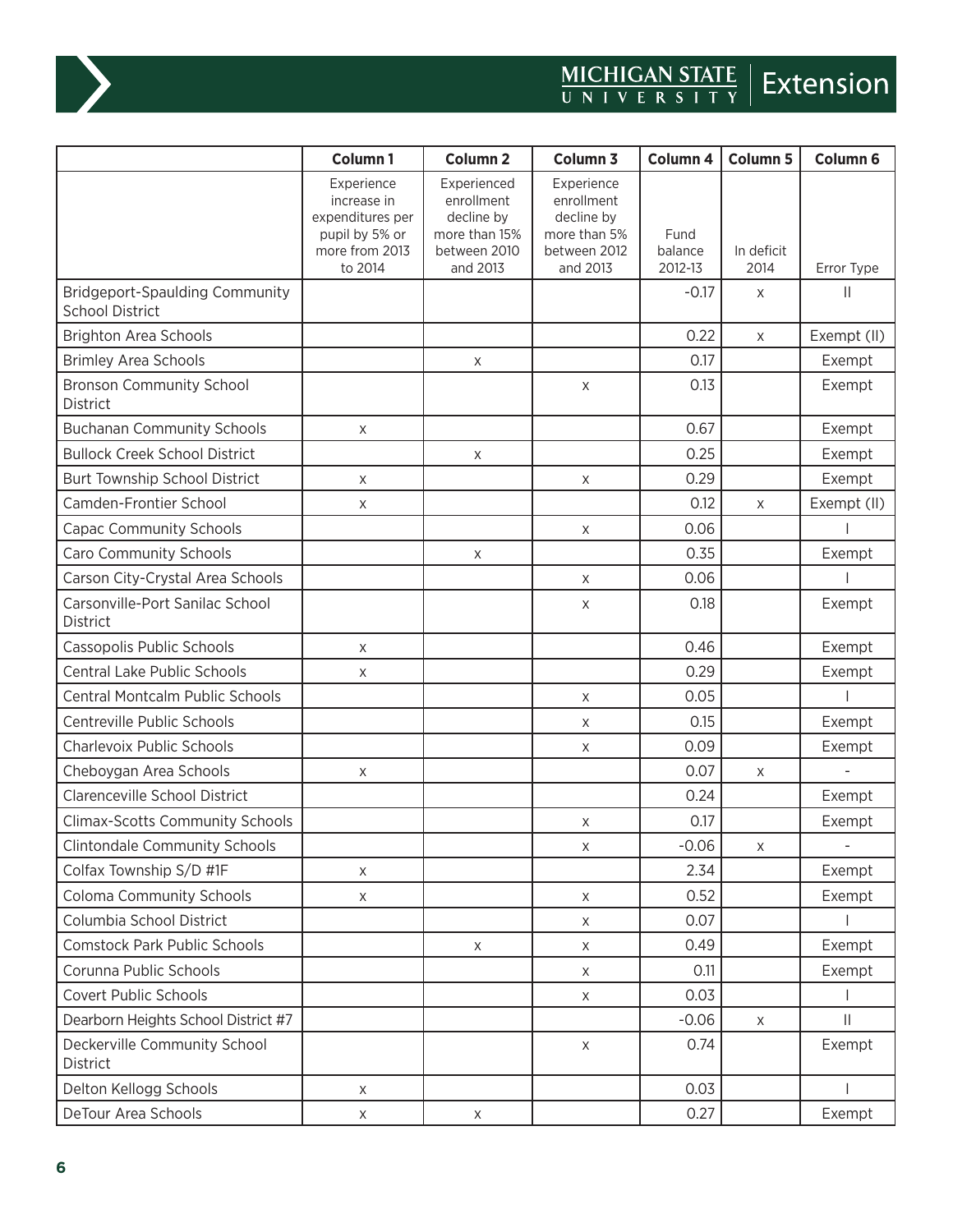

## $\frac{\text{MICHIGAN STATE}}{\text{UNINER SITY}}$  Extension

|                                              | Column <sub>1</sub>                                                                          | <b>Column 2</b>                                                                      | Column 3                                                                           | Column 4                   | <b>Column 5</b>    | Column 6                              |
|----------------------------------------------|----------------------------------------------------------------------------------------------|--------------------------------------------------------------------------------------|------------------------------------------------------------------------------------|----------------------------|--------------------|---------------------------------------|
|                                              | Experience<br>increase in<br>expenditures per<br>pupil by 5% or<br>more from 2013<br>to 2014 | Experienced<br>enrollment<br>decline by<br>more than 15%<br>between 2010<br>and 2013 | Experience<br>enrollment<br>decline by<br>more than 5%<br>between 2012<br>and 2013 | Fund<br>balance<br>2012-13 | In deficit<br>2014 | Error Type                            |
| Detroit City School District                 |                                                                                              |                                                                                      | X                                                                                  | $-0.07$                    | X                  |                                       |
| <b>Detroit Community Schools</b>             |                                                                                              |                                                                                      | X                                                                                  | 0.26                       |                    | Exempt                                |
| Dollar Bay-Tamarack City Area<br>Schools     | $\mathsf{X}$                                                                                 |                                                                                      | $\mathsf{X}$                                                                       | 0.16                       |                    | Exempt                                |
| Dryden Community Schools                     |                                                                                              |                                                                                      | $\mathsf{X}$                                                                       | 0.10                       |                    | Exempt                                |
| East Detroit Public Schools                  |                                                                                              |                                                                                      |                                                                                    | $-0.07$                    | $\sf X$            | $\begin{array}{c} \hline \end{array}$ |
| East Jackson Community Schools               | X                                                                                            |                                                                                      |                                                                                    | 0.07                       |                    |                                       |
| Easton Township Community<br>Schools         | $\mathsf{X}$                                                                                 |                                                                                      |                                                                                    | 0.98                       |                    | Exempt                                |
| Eaton Rapids Public Schools                  | $\mathsf{X}$                                                                                 |                                                                                      | $\mathsf{X}$                                                                       | 0.22                       |                    | Exempt                                |
| Eau Claire Public Schools                    |                                                                                              | X                                                                                    |                                                                                    | 0.42                       |                    | Exempt                                |
| <b>Ecorse Public Schools</b>                 |                                                                                              | X                                                                                    |                                                                                    | $-0.01$                    | $\sf X$            | $\overline{a}$                        |
| Elkton-Pigeon-Bay Port Laker<br>Schools      | $\mathsf{X}$                                                                                 |                                                                                      | $\mathsf{X}$                                                                       | 0.17                       |                    | Exempt                                |
| Elm River Township School District           |                                                                                              |                                                                                      | X                                                                                  | 0.43                       |                    | Exempt                                |
| Essexville-Hampton Public Schools            |                                                                                              |                                                                                      |                                                                                    | 0.06                       | X                  | $\mathbf{II}$                         |
| Excelsior Township S/D #1                    | $\mathsf{X}$                                                                                 |                                                                                      | X                                                                                  | 1.28                       |                    | Exempt                                |
| Fennville Public Schools                     | $\mathsf{X}$                                                                                 | X                                                                                    |                                                                                    | 0.13                       |                    | Exempt                                |
| Flint, School District of the City of        |                                                                                              |                                                                                      | X                                                                                  | $-0.05$                    | X                  | $\overline{a}$                        |
| Forest Area Community Schools                | $\mathsf{X}$                                                                                 |                                                                                      |                                                                                    | 0.20                       |                    | Exempt                                |
| <b>Fulton Schools</b>                        | $\mathsf{X}$                                                                                 |                                                                                      |                                                                                    | 0.31                       |                    | Exempt                                |
| Garden City School District                  |                                                                                              |                                                                                      |                                                                                    | 0.09                       | $\sf X$            | Exempt (II)                           |
| Glen Lake Community Schools                  | $\mathsf{X}$                                                                                 | X                                                                                    |                                                                                    | 0.76                       |                    | Exempt                                |
| Glenn Public School District                 | X                                                                                            |                                                                                      |                                                                                    | 0.42                       |                    | Exempt                                |
| Grandville Public Schools                    | $\mathsf{X}$                                                                                 |                                                                                      |                                                                                    | 0.08                       |                    | Exempt                                |
| <b>Grant Public School District</b>          |                                                                                              |                                                                                      | $\mathsf{X}$                                                                       | 0.09                       |                    | Exempt                                |
| Grant Township S/D #2                        | X                                                                                            |                                                                                      | X                                                                                  | 1.40                       |                    | Exempt                                |
| Hagar Township S/D #6                        | $\mathsf{X}$                                                                                 |                                                                                      | $\mathsf{X}$                                                                       | 0.15                       |                    | Exempt                                |
| Hale Area Schools                            | X                                                                                            |                                                                                      | X                                                                                  | 0.09                       |                    | Exempt                                |
| Hamilton Community Schools                   | X                                                                                            |                                                                                      |                                                                                    | 0.36                       |                    | Exempt                                |
| Hamtramck, School District of the<br>City of |                                                                                              |                                                                                      |                                                                                    | $-0.06$                    | $\mathsf{X}$       | $\begin{array}{c} \hline \end{array}$ |
| Hancock Public Schools                       |                                                                                              |                                                                                      |                                                                                    | $-0.02$                    | $\mathsf{X}$       | $\ensuremath{\mathsf{II}}$            |
| Hanover-Horton School District               | X                                                                                            |                                                                                      |                                                                                    | 0.14                       |                    | Exempt                                |
| Harbor Beach Community Schools               | X                                                                                            | $\mathsf X$                                                                          | X                                                                                  | 0.79                       |                    | Exempt                                |
| Harper Creek Community Schools               | X                                                                                            |                                                                                      |                                                                                    | 0.16                       |                    | Exempt                                |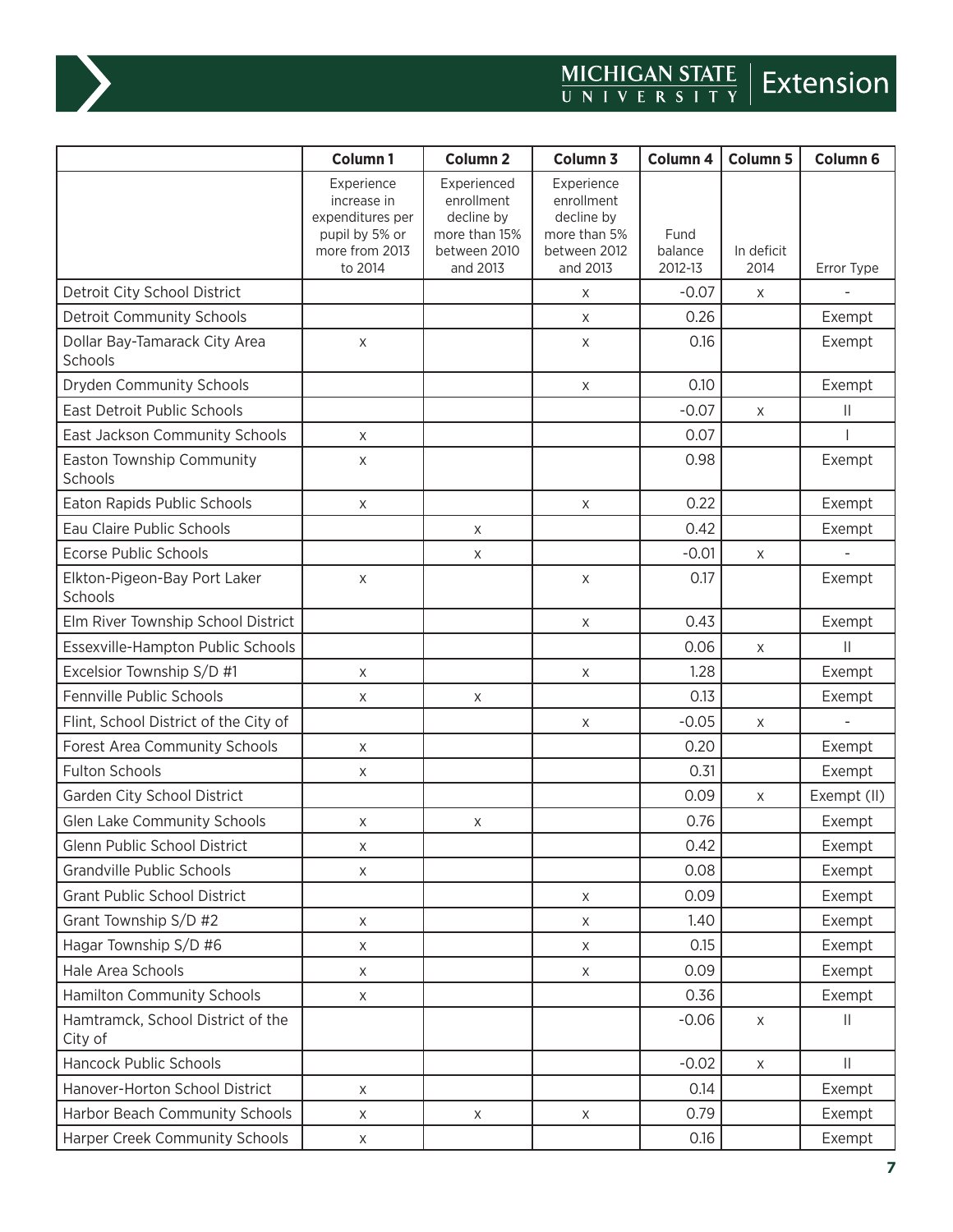

 $\overline{\phantom{a}}$ 

## $\frac{\text{MICHIGAN STATE}}{\text{UNIVE R S IT Y}}$  Extension

|                                               | Column <sub>1</sub>                                                                          | <b>Column 2</b>                                                                      | Column <sub>3</sub>                                                                | Column 4                   | <b>Column 5</b>    | Column 6                              |
|-----------------------------------------------|----------------------------------------------------------------------------------------------|--------------------------------------------------------------------------------------|------------------------------------------------------------------------------------|----------------------------|--------------------|---------------------------------------|
|                                               | Experience<br>increase in<br>expenditures per<br>pupil by 5% or<br>more from 2013<br>to 2014 | Experienced<br>enrollment<br>decline by<br>more than 15%<br>between 2010<br>and 2013 | Experience<br>enrollment<br>decline by<br>more than 5%<br>between 2012<br>and 2013 | Fund<br>balance<br>2012-13 | In deficit<br>2014 | Error Type                            |
| Harrison Community Schools                    | X                                                                                            |                                                                                      | X                                                                                  | 0.17                       |                    | Exempt                                |
| <b>Hartford Public Schools</b>                |                                                                                              |                                                                                      | $\mathsf X$                                                                        | 0.19                       |                    | Exempt                                |
| Hazel Park, School District of the<br>City of |                                                                                              |                                                                                      | $\mathsf{X}$                                                                       | 0.09                       | X                  | Exempt (II)                           |
| <b>Highland Park City Schools</b>             | $\mathsf{X}$                                                                                 |                                                                                      | $\mathsf{X}$                                                                       | 0.15                       | X                  | Exempt (II)                           |
| Hillsdale Community Schools                   | X                                                                                            |                                                                                      | $\mathsf{X}$                                                                       | 0.15                       |                    | Exempt                                |
| <b>Inland Lakes Schools</b>                   |                                                                                              |                                                                                      | X                                                                                  | 0.12                       |                    | Exempt                                |
| Ionia Township S/D #2                         | X                                                                                            | X                                                                                    |                                                                                    | 1.07                       |                    | Exempt                                |
| Iron Mountain Public Schools                  |                                                                                              |                                                                                      | $\mathsf{X}$                                                                       | 0.51                       | $\mathsf{X}$       | Exempt (II)                           |
| Ironwood Area Schools of Gogebic<br>County    | $\mathsf{X}$                                                                                 |                                                                                      |                                                                                    | 0.11                       |                    | Exempt                                |
| Jonesville Community Schools                  |                                                                                              | X                                                                                    |                                                                                    | 0.17                       |                    | Exempt                                |
| Kaleva Norman Dickson School<br>District      |                                                                                              |                                                                                      | $\mathsf{X}$                                                                       | 0.21                       |                    | Exempt                                |
| Kensington Woods High School                  |                                                                                              |                                                                                      | X                                                                                  | 0.30                       |                    | Exempt                                |
| Kent City Community Schools                   | $\mathsf{X}$                                                                                 |                                                                                      |                                                                                    | 0.13                       |                    | Exempt                                |
| Kingsley Area Schools                         | X                                                                                            |                                                                                      |                                                                                    | 0.36                       |                    | Exempt                                |
| Kingston Community School<br><b>District</b>  |                                                                                              | X                                                                                    |                                                                                    | 0.42                       |                    | Exempt                                |
| Lakeshore School District (Berrien)           | X                                                                                            |                                                                                      |                                                                                    | 0.67                       |                    | Exempt                                |
| Lakeview School District (Calhoun)            | $\mathsf{X}$                                                                                 |                                                                                      |                                                                                    | 0.22                       |                    | Exempt                                |
| Lakeville Community School District           | $\mathsf{X}$                                                                                 |                                                                                      | X                                                                                  | 0.35                       |                    | Exempt                                |
| L'Anse Area Schools                           |                                                                                              |                                                                                      | X                                                                                  | 0.12                       |                    | Exempt                                |
| Lapeer Community Schools                      | X                                                                                            |                                                                                      |                                                                                    | 0.14                       |                    | Exempt                                |
| Leland Public School District                 | X                                                                                            |                                                                                      | X                                                                                  | 0.31                       |                    | Exempt                                |
| Lincoln Consolidated School District          |                                                                                              |                                                                                      |                                                                                    | 0.08                       | X                  | Exempt (II)                           |
| <b>Litchfield Community Schools</b>           | X                                                                                            |                                                                                      |                                                                                    | 0.11                       |                    | Exempt                                |
| Mackinaw City Public Schools                  |                                                                                              |                                                                                      |                                                                                    | $-0.10$                    | Χ                  | $\begin{array}{c} \hline \end{array}$ |
| Marcellus Community Schools                   | X                                                                                            |                                                                                      | X                                                                                  | 0.10                       |                    | Exempt                                |
| <b>Marshall Public Schools</b>                | X                                                                                            |                                                                                      |                                                                                    | 0.43                       |                    | Exempt                                |
| Mayville Community School District            |                                                                                              |                                                                                      | X                                                                                  | 0.23                       |                    | Exempt                                |
| Melvindale-North Allen Park<br>Schools        |                                                                                              | X                                                                                    |                                                                                    | 0.56                       |                    | Exempt                                |
| Mendon Community School District              |                                                                                              |                                                                                      | $\mathsf X$                                                                        | 0.09                       |                    | Exempt                                |
| Menominee Area Public Schools                 |                                                                                              |                                                                                      | X                                                                                  | 0.03                       |                    |                                       |
| <b>Mesick Consolidated Schools</b>            |                                                                                              |                                                                                      | X                                                                                  | 0.21                       |                    | Exempt                                |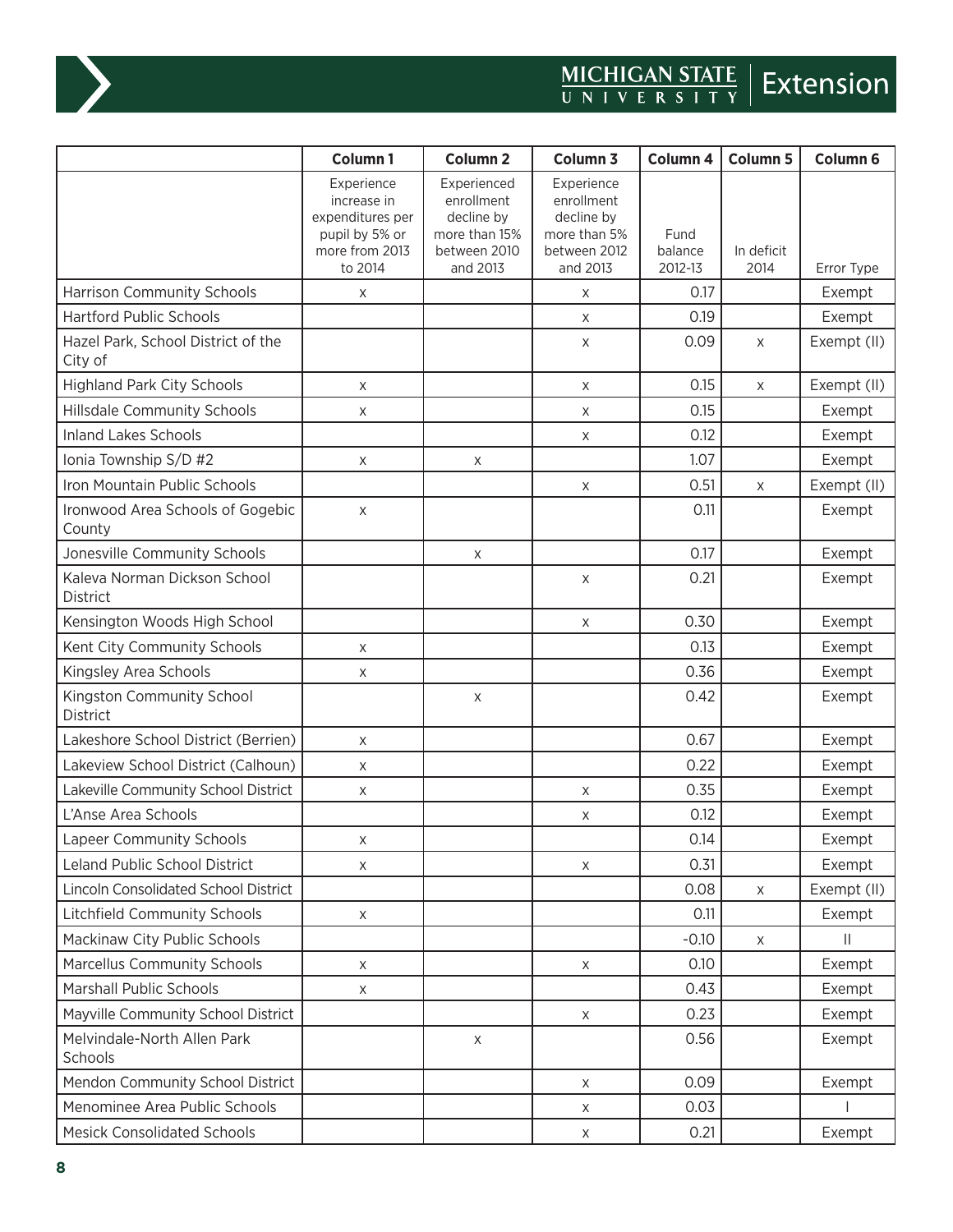

### $\frac{\text{MICHIGAN STATE}}{\text{UNINER SITY}}$  Extension

|                                                   | Column <sub>1</sub>                                                                          | <b>Column 2</b>                                                                      | Column <sub>3</sub>                                                                | Column 4                   | <b>Column 5</b>    | Column 6                   |
|---------------------------------------------------|----------------------------------------------------------------------------------------------|--------------------------------------------------------------------------------------|------------------------------------------------------------------------------------|----------------------------|--------------------|----------------------------|
|                                                   | Experience<br>increase in<br>expenditures per<br>pupil by 5% or<br>more from 2013<br>to 2014 | Experienced<br>enrollment<br>decline by<br>more than 15%<br>between 2010<br>and 2013 | Experience<br>enrollment<br>decline by<br>more than 5%<br>between 2012<br>and 2013 | Fund<br>balance<br>2012-13 | In deficit<br>2014 | Error Type                 |
| Milan Area Schools                                |                                                                                              |                                                                                      | X                                                                                  | 0.08                       |                    | Exempt                     |
| Morley Stanwood Community<br>Schools              |                                                                                              |                                                                                      | $\mathsf{X}$                                                                       | 0.11                       |                    | Exempt                     |
| Mount Clemens Community<br><b>School District</b> |                                                                                              |                                                                                      |                                                                                    | $-0.10$                    | X                  | $\ensuremath{\mathsf{II}}$ |
| Mt. Morris Consolidated Schools                   |                                                                                              | X                                                                                    |                                                                                    | 0.21                       |                    | Exempt                     |
| Mt. Pleasant City School District                 | $\mathsf X$                                                                                  |                                                                                      |                                                                                    | 0.23                       |                    | Exempt                     |
| Muskegon Heights School District                  | $\mathsf X$                                                                                  |                                                                                      | X                                                                                  | 0.12                       | X                  | Exempt (II)                |
| Napoleon Community Schools                        |                                                                                              |                                                                                      | X                                                                                  | 0.49                       |                    | Exempt                     |
| Negaunee Public Schools                           |                                                                                              | X                                                                                    |                                                                                    | 0.20                       |                    | Exempt                     |
| New Haven Community Schools                       |                                                                                              |                                                                                      |                                                                                    | 0.32                       | X                  | Exempt                     |
| NICE Community School District                    |                                                                                              |                                                                                      | X                                                                                  | 0.13                       |                    | Exempt                     |
| North Adams-Jerome Public<br>Schools              | $\mathsf X$                                                                                  |                                                                                      | X                                                                                  | 0.09                       | $\mathsf{X}$       | Exempt (II)                |
| Northwest Community Schools                       | X                                                                                            |                                                                                      |                                                                                    | 0.68                       |                    | Exempt                     |
| Onekama Consolidated Schools                      |                                                                                              |                                                                                      | $\mathsf{X}$                                                                       | 0.23                       |                    | Exempt                     |
| Ontonagon Area School District                    |                                                                                              |                                                                                      | X                                                                                  | 0.07                       |                    |                            |
| Owendale-Gagetown Area School<br>District         | $\mathsf{X}$                                                                                 |                                                                                      |                                                                                    | 0.13                       |                    | Exempt                     |
| Perry Public Schools                              |                                                                                              |                                                                                      | $\mathsf{X}$                                                                       | $-0.07$                    | X                  | $\overline{a}$             |
| Pewamo-Westphalia Community<br>Schools            | $\mathsf X$                                                                                  |                                                                                      |                                                                                    | 0.13                       |                    | Exempt                     |
| Pickford Public Schools                           | X                                                                                            |                                                                                      | X                                                                                  | 0.10                       |                    | Exempt                     |
| <b>Pinckney Community Schools</b>                 |                                                                                              |                                                                                      |                                                                                    | 0.20                       | X                  | Exempt (II)                |
| Pinconning Area Schools                           | X                                                                                            |                                                                                      |                                                                                    | 0.09                       |                    | Exempt                     |
| Pontiac City School District                      |                                                                                              | X                                                                                    | X                                                                                  | $-0.65$                    | X                  |                            |
| Posen Consolidated School District<br>No. 9       |                                                                                              |                                                                                      | $\mathsf{X}$                                                                       | 0.32                       |                    | Exempt                     |
| Potterville Public Schools                        |                                                                                              |                                                                                      | X                                                                                  | 0.17                       |                    | Exempt                     |
| Public Schools of Calumet,<br>Laurium & Keweenaw  | $\mathsf{X}$                                                                                 |                                                                                      |                                                                                    | 0.16                       |                    | Exempt                     |
| Quincy Community Schools                          | X                                                                                            |                                                                                      | X                                                                                  | 0.14                       |                    | Exempt                     |
| Rapid River Public Schools                        |                                                                                              | X                                                                                    |                                                                                    | 0.54                       |                    | Exempt                     |
| Reese Public Schools                              |                                                                                              |                                                                                      | X                                                                                  | 0.22                       |                    | Exempt                     |
| River Valley School District                      | X                                                                                            |                                                                                      |                                                                                    | 0.35                       |                    | Exempt                     |
| <b>Romulus Community Schools</b>                  |                                                                                              |                                                                                      | X                                                                                  | $-0.03$                    |                    |                            |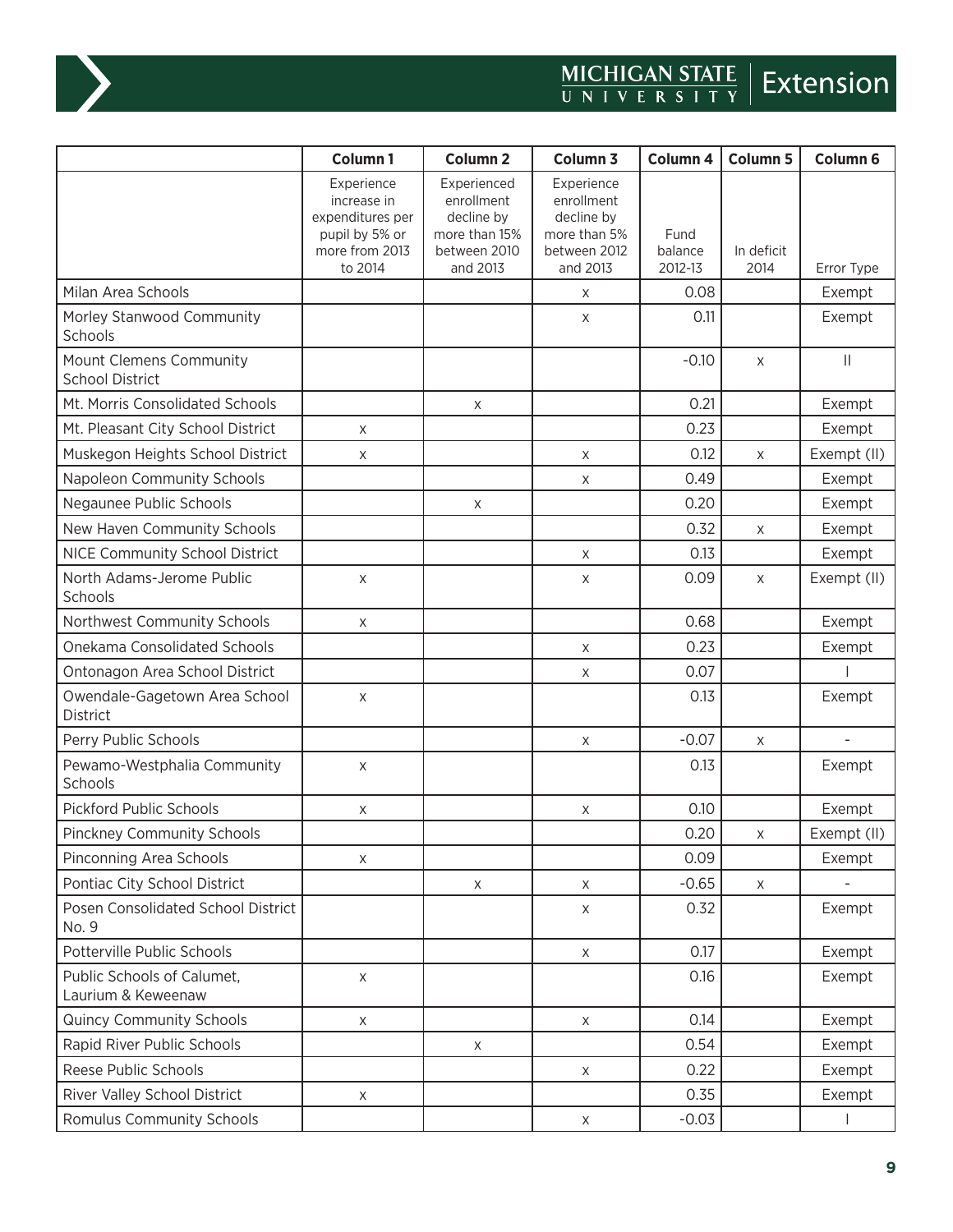

 $\overline{\phantom{a}}$ 

## $\frac{\text{MICHIGAN STATE}}{\text{UNINER SITY}}$  Extension

|                                               | Column <sub>1</sub>                                                                          | <b>Column 2</b>                                                                      | Column <sub>3</sub>                                                                | Column 4                   | <b>Column 5</b>    | Column 6      |
|-----------------------------------------------|----------------------------------------------------------------------------------------------|--------------------------------------------------------------------------------------|------------------------------------------------------------------------------------|----------------------------|--------------------|---------------|
|                                               | Experience<br>increase in<br>expenditures per<br>pupil by 5% or<br>more from 2013<br>to 2014 | Experienced<br>enrollment<br>decline by<br>more than 15%<br>between 2010<br>and 2013 | Experience<br>enrollment<br>decline by<br>more than 5%<br>between 2012<br>and 2013 | Fund<br>balance<br>2012-13 | In deficit<br>2014 | Error Type    |
| Roscommon Area Public Schools                 |                                                                                              |                                                                                      | X                                                                                  | 0.20                       |                    | Exempt        |
| Royal Oak Schools                             |                                                                                              | $\mathsf{X}$                                                                         |                                                                                    | 0.32                       |                    | Exempt        |
| Rudyard Area Schools                          |                                                                                              |                                                                                      | X                                                                                  | 0.05                       |                    |               |
| Saginaw, School District of the<br>City of    |                                                                                              |                                                                                      |                                                                                    | $-0.005$                   | X                  | $\vert\vert$  |
| Sandusky Community School<br>District         |                                                                                              |                                                                                      | $\mathsf X$                                                                        | 0.25                       |                    | Exempt        |
| <b>Saranac Community Schools</b>              | X                                                                                            | X                                                                                    |                                                                                    | 0.12                       |                    | Exempt        |
| Shelby Public Schools                         |                                                                                              |                                                                                      | X                                                                                  | 0.22                       |                    | Exempt        |
| Sigel Township S/D #3F                        | $\mathsf{X}$                                                                                 |                                                                                      | X                                                                                  | 3.94                       |                    | Exempt        |
| Sigel Township S/D #6                         | X                                                                                            |                                                                                      | X                                                                                  | 2.69                       |                    | Exempt        |
| South Lake Schools                            |                                                                                              |                                                                                      |                                                                                    | 0.09                       | $\mathsf{X}$       | Exempt (II)   |
| Southfield Public School District             |                                                                                              | $\mathsf{X}$                                                                         |                                                                                    | 0.28                       |                    | Exempt        |
| Southgate Community School<br>District        |                                                                                              |                                                                                      |                                                                                    | $-0.08$                    | $\mathsf{X}$       | Ш             |
| Sparta Area Schools                           |                                                                                              |                                                                                      | $\mathsf{X}$                                                                       | 0.12                       |                    | Exempt        |
| St. Ignace Area Schools                       |                                                                                              |                                                                                      | X                                                                                  | 0.39                       |                    | Exempt        |
| <b>Standish-Sterling Community</b><br>Schools | $\mathsf{X}$                                                                                 |                                                                                      |                                                                                    | 0.30                       |                    | Exempt        |
| Stephenson Area Public Schools                |                                                                                              | $\mathsf{X}$                                                                         | X                                                                                  | 0.26                       |                    | Exempt        |
| <b>Suttons Bay Public Schools</b>             |                                                                                              |                                                                                      |                                                                                    | 0.10                       | $\mathsf X$        | Exempt (II)   |
| <b>Taylor School District</b>                 |                                                                                              |                                                                                      |                                                                                    | $-0.11$                    | X                  | $\mathbf{H}$  |
| <b>Tecumseh Public Schools</b>                |                                                                                              | X                                                                                    |                                                                                    | 0.19                       |                    | Exempt        |
| Van Dyke Public Schools                       |                                                                                              |                                                                                      | $\mathsf X$                                                                        | 0.15                       |                    | Exempt        |
| Vanderbilt Area Schools                       |                                                                                              | X                                                                                    | X                                                                                  | $-0.07$                    | X                  |               |
| Verona Township S/D #1F                       | X                                                                                            | $\mathsf X$                                                                          |                                                                                    | 0.52                       |                    | Exempt        |
| Walkerville Public Schools                    |                                                                                              |                                                                                      | $\mathsf{X}$                                                                       | 0.19                       |                    | Exempt        |
| <b>Warren Consolidated Schools</b>            |                                                                                              |                                                                                      |                                                                                    | 0.05                       | $\times$           | $\mathbf{  }$ |
| Wells Township School District                |                                                                                              |                                                                                      | $\mathsf{X}$                                                                       | 0.49                       |                    | Exempt        |
| Westwood Community School<br>District         |                                                                                              |                                                                                      | X                                                                                  | $-0.22$                    | $\mathsf{X}$       |               |
| Westwood Heights Schools                      | X                                                                                            |                                                                                      | X                                                                                  | 0.06                       |                    | T             |
| White Cloud Public Schools                    |                                                                                              |                                                                                      | X                                                                                  | 0.04                       | $\mathsf X$        |               |
| Wolverine Community School<br>District        | X                                                                                            |                                                                                      |                                                                                    | 0.18                       |                    | Exempt        |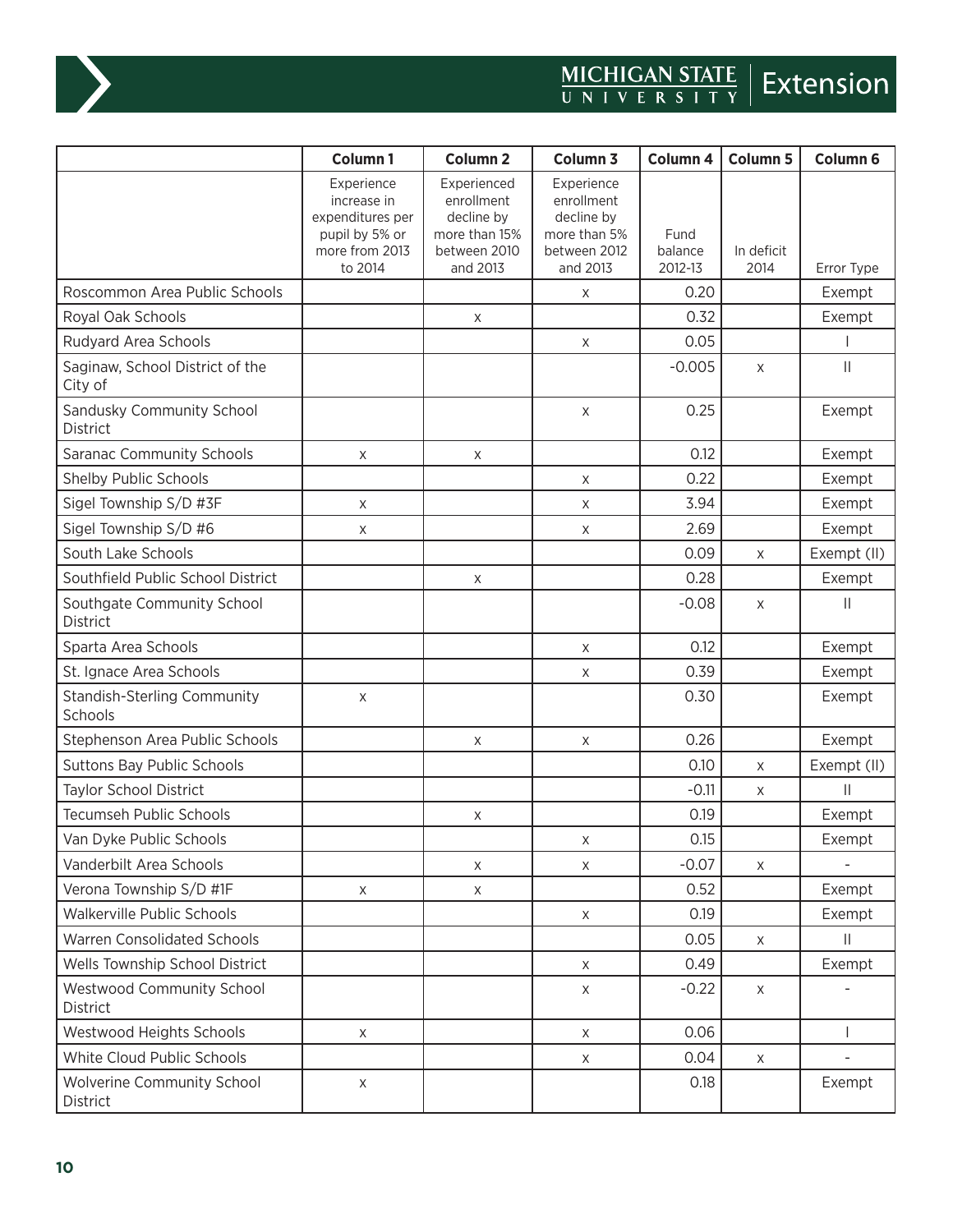

Additionally, as seen in **Table 2**, correlation analyses between district deficit and each of two predictors of distress in the proposed early warning system related to enrollment decline show there is just one significant correlation at the  $\alpha$ =0.05; however, the one significant relationship is weak (see **Table 2**). There is also a statistically significant correlation between district deficit and a third predictor of deficit in the proposed early

warning system related to increase in expenditures per pupil: the relationship between an increase in expenditures per pupil by 5 percent or more from 2012 to 2013 and deficit in 2013 was significant at the  $\alpha$ =0.05. However, this correlation of just 0.1276 indicates that there is no systematic relationship between a district being labeled as at risk for fiscal distressed using this fiscal indicator with a district actually being fiscally distressed.

#### **Table 2: Correlation Between Select Proposed Measures of Fiscal Distress and District Deficit**

| <b>Relationship Analyzed</b>                                                                                            | <b>Correlation</b> | <b>Significance</b> |
|-------------------------------------------------------------------------------------------------------------------------|--------------------|---------------------|
| One year of more than 5% decline in enrollment from 2009 to 2010 with in debt in 2010                                   | 0.0851             | 0.0452              |
| One year of more than 5% decline in enrollment from 2010 to 2011 with in debt in 2011                                   | $-0.0240$          | 0.5797              |
| One year of more than 5% decline in enrollment from 2011 to 2012 with in debt in 2012                                   | 0.0016             | 0.9704              |
| One year of more than 5% decline in enrollment from 2012 to 2013 with in debt in 2013                                   | $-0.0128$          | 0.7638              |
| Decline in enrollment of 15% or more over a period of three consecutive years from 2009 to<br>2012 with in debt in 2012 | 0.0528             | 0.2144              |
| Decline in enrollment of 15% or more over a period of three consecutive years from 2010 to<br>2013 with in debt in 2013 | $-0.0659$          | 0.1212              |
| Increase in expenditures per pupil by 5% or more from 2012 to 2013 with in debt in 2013                                 | 0.1276             | 0.0026              |

An alternative measure not currently used in the proposed early warning finance system as an indicator of fiscal distress is a district's assets-to-liabilities ratio. As a district's assets-to-liabilities ratio nears one, the total liabilities the district holds approaches the same amount of the total assets the district holds. It seems plausible that a district with assets that far outpace its liabilities would be relatively fiscally healthy, while one with liabilities that are either more than its assets or are nearing the same amount

as its assets would be relatively fiscally strained. **Table 3**  shows the correlation between three consecutive years of more than a 0.9 assets-to-liabilities ratio and deficit in the third year. For every year in which data was publically available, there is a positive, statistically significant correlation ( $\alpha$ =0.05). For the final four years, there is a strong correlation between a district receiving an at-risk label using this assets-to-liabilities ratio indicator and actually being fiscally distressed.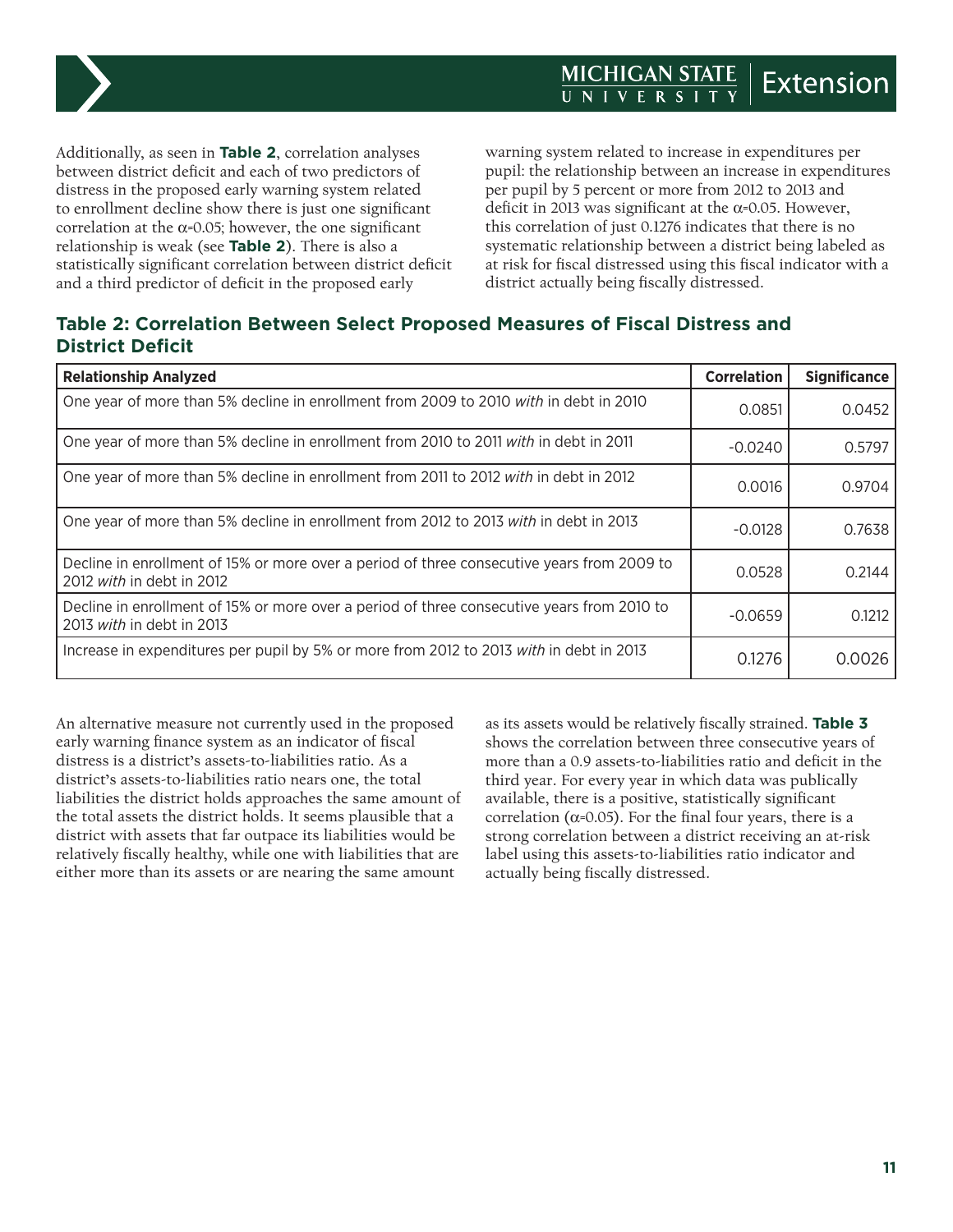

#### **Table 3: Correlation Between Alternative Measure of Fiscal Distress (Assets-to-Liabilities Ratio) and District Deficit**

| <b>Relationship Analyzed</b>                                                                                                      | <b>Correlation</b> | <b>Significance</b> |
|-----------------------------------------------------------------------------------------------------------------------------------|--------------------|---------------------|
| Three consecutive years of assets-to-liabilities ratio of greater than 0.9 in 2006, 2007, and<br>2008 with in debt in 2008        | 0.1435             | 0.0007              |
| Three consecutive years of assets-to-liabilities ratio of greater than 0.9 in 2007, 2008, and<br>2009 with in debt in 2009        | 0.1408             | 0.0009              |
| Three consecutive years of assets-to-liabilities ratio of greater than 0.9 in 2008, 2009, and<br>2010 <i>with</i> in debt in 2010 | 0.6343             | 0.0000              |
| Three consecutive years of assets-to-liabilities ratio of greater than 0.9 in 2009, 2010, and<br>2011 <i>with</i> in debt in 2011 | 0.7844             | 0.0000              |
| Three consecutive years of assets-to-liabilities ratio of greater than 0.9 in 2010, 2011, and<br>2012 <i>with</i> in debt in 2012 | 0.7058             | 0.0000              |
| Three consecutive years of assets-to-liabilities ratio of greater than 0.9 in 2011, 2012, and<br>2013 <i>with</i> in debt in 2013 | 0.6799             | 0.0000              |

Yet another alternative measure not currently used in the proposed early warning system as an indicator of fiscal distress is an increase in Michigan Public School Employees Retirement System (MPSERS) payments. One of the central reasons a district's MPSERS payments would increase would be an overall increase in employee salaries. MPSERS obligations are one area of a district's budget that cannot

easily be altered; thus, it seems plausible that a district that has increasing MPSERS obligations may become fiscally stressed. **Table 4** shows the correlation between two consecutive years of more than a 5 percent increase in MPSERS payments and deficit in the second year. For every year in which data was publically available, there is a significant, positive correlation at the α=0.05.

#### **Table 4: Correlation Between Alternative Measure of Fiscal Distress (MPSERS) and District Deficit**

| <b>Relationship Analyzed</b>                                                                                                | <b>Correlation</b> | <b>Significance</b> |
|-----------------------------------------------------------------------------------------------------------------------------|--------------------|---------------------|
| Two consecutive years of a 5% or more increase in MPSERS payments from 2009-10 and<br>l 2010-11 <i>with</i> in debt in 2011 | 0.1668             | 0.0001              |
| Two consecutive years of a 5% or more increase in MPSERS payments from 2010-11 and<br>2011-12 <i>with</i> in debt in 2012   | 0.1534             | 0.0003              |
| Two consecutive years of a 5% or more increase in MPSERS payments from 2011-12 and<br>2012-13 <i>with</i> in debt in 2013   | 0.1916             | 0.0000              |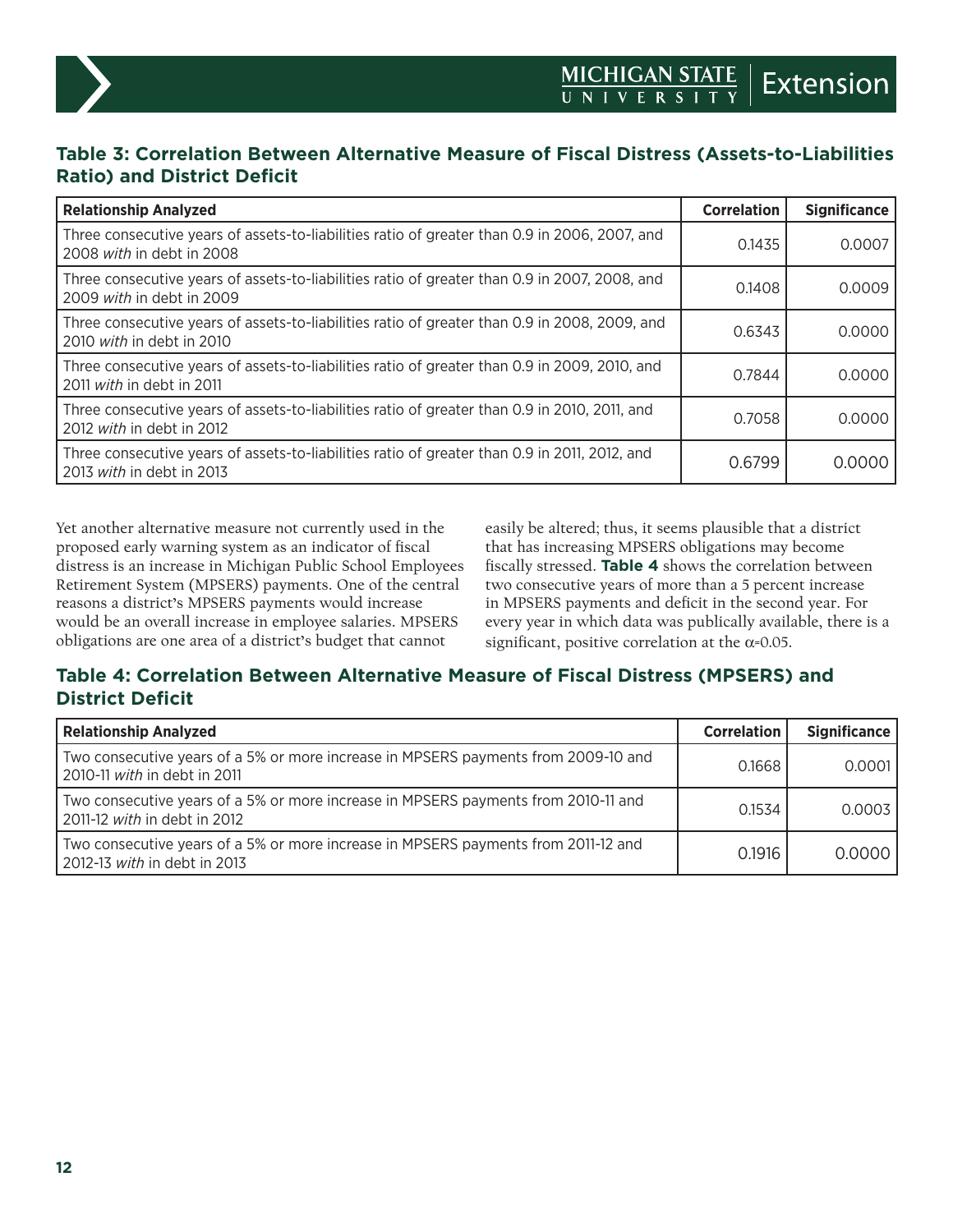

The development of a system that alerts school districts of potential fiscal distress and assists those approaching and in fiscal distress is essential in Michigan's current context of an increasing number of schools in this position. However, an early warning system is only helpful to the extent that the measures used as predictors of impending fiscal distress accurately identify those that are at high risk of going into deficit. In addition to alerting and working with districts that are at risk of, or are experiencing, fiscal distress, an effective early warning system must take into account the inherent difficulties school districts encounter in addressing school fiscal matters, including time required to effectively and efficiently prevent or address fiscal distress and feasible options for districts to reduce fiscal distress while still fulfilling their obligation to provide educational services in a manner that complies with both the Michigan Constitution as well as state law.

The analyses presented in this paper suggest that the development of an effective and efficient early warning system for school districts in Michigan will take time, and additional research is necessary to fully understand the data and factors that will accurately predict fiscal distress in a timely fashion. While the currently proposed system assumes that changes in enrollment and expenditures

per pupil may be predictors of fiscal distress, statistical analyses indicate that these factors may not be highly correlated with future fiscal distress. Moreover, the 8 percent fund balance exemption introduces a whole host of issues when it comes to identifying districts as fiscally distressed that are not and identifying districts as not fiscally distressed that are fiscally distressed. The analyses presented here also suggest that there may be other factors – such as the district's assets-to-liabilities ratio and change in management and labor costs such as MPSERS – that may be better predictors of district fiscal distress.

In conclusion, any early warning system must address several tradeoffs facing policymakers. For one, policymakers face burdening districts with more reporting requirements in an effort to identify potential problems and in doing so impose potentially unnecessary costs on districts that are in fact fiscally healthy. The other tradeoff is designing a system that is less reporting intensive and restrictive but misses some districts that are potentially at risk of fiscal distress. A measure such as using the 8 percent fund balance rule introduces one set of tradeoffs. This unavoidable tradeoff means that the state must decide which risk it is better equipped to deal with in addressing the problem of the fiscal distress of school districts.